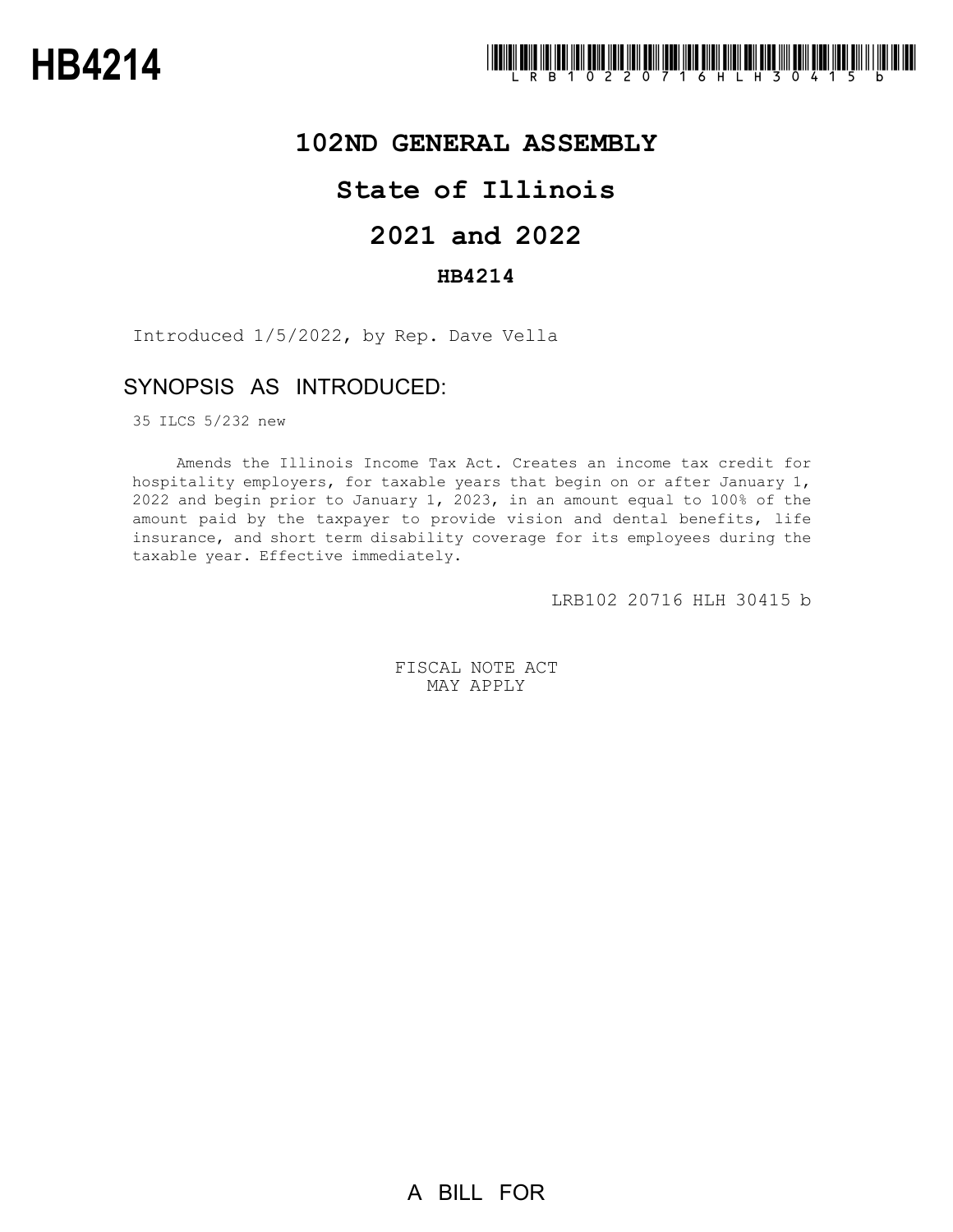AN ACT concerning revenue. 1

**Be it enacted by the People of the State of Illinois, represented in the General Assembly:** 2 3

Section 5. The Illinois Income Tax Act is amended by adding Section 232 as follows: 4 5

6

(35 ILCS 5/232 new)

Sec. 232. Credit for vision and dental benefits. 7

(a) For taxable years that begin on or after January 1, 2022 and begin prior to January 1, 2023, each taxpayer that is a hospitality employer is entitled to a credit against the tax imposed by subsections (a) and (b) of Section 201 in an amount equal to 100% of the amount paid by the taxpayer to provide vision and dental benefits, life insurance, and short term disability coverage for its employees during the taxable year. (b) For partners, shareholders of Subchapter S corporations, and owners of limited liability companies, if the limited liability company is treated as a partnership for the purposes of federal and State income taxation, there shall be allowed a credit under this Section to be determined in accordance with the determination of income and distributive share of income under Sections 702 and 704 and Subchapter S of the Internal Revenue Code. 8 9 10 11 12 13 14 15 16 17 18 19 20 21 22

(d) In no event shall a credit under this Section reduce 23